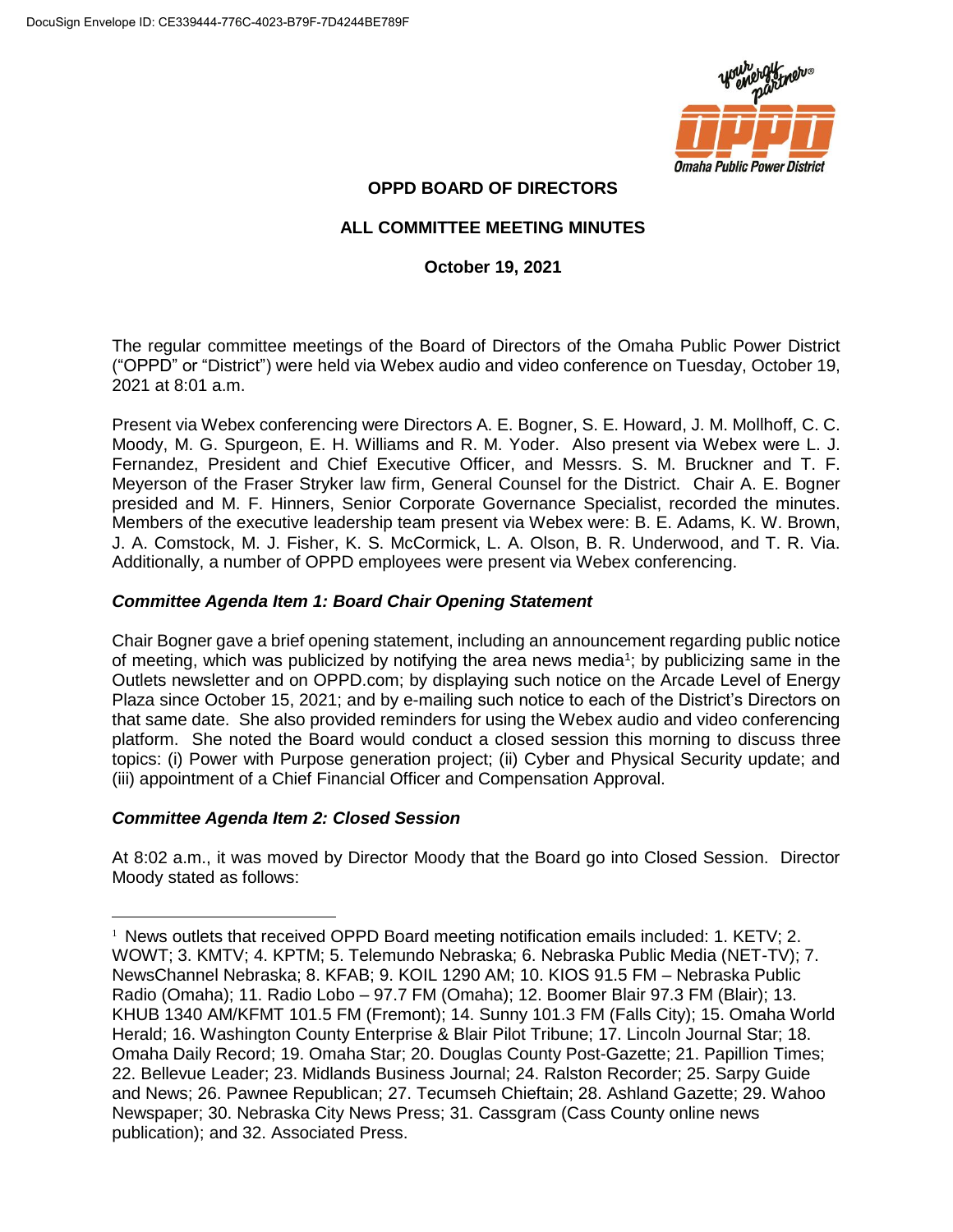> *"I move that the Board go into closed session at this time (8:02 a.m.) to discuss three topics: (i) Power with Purpose generation project; (ii) Cyber and Physical Security update; and (iii) appointment of a Chief Financial Officer and Compensation Approval.*

> *With respect to the update on the Power with Purpose generation resource project, a closed session is necessary for the protection of the public interest because the discussion will involve competitively sensitive utility infrastructure information, including potential pricing that would create a competitive disadvantage for the District if known by its business competitors, and also would create a competitive disadvantage for the District if known by potential contractors and property owners that may be involved in the infrastructure projects. The update also may involve discussion of legal matters, including contract negotiation matters that are protected by the attorney-client privilege.*

> *With respect to the Cyber and Physical Security Update, a closed session is necessary for the protection of the public interest because the discussion involves matters that are confidential and involve the discussion of security for District property and utility infrastructure information.*

> *With respect to the Appointment of a Chief Financial Officer and Compensation Approval, a closed session is necessary because the discussion will involve competitive and confidential compensation and retention information. A closed session discussion is necessary to prevent needless injury to the individual's reputation, and the individual has not requested a public meeting."*

The motion was seconded by Director Mollhoff.

Thereafter, the vote was recorded as follows: Bogner – Yes; Cavanaugh – Absent; Howard – Yes; Mollhoff – Yes; Moody – Yes; Spurgeon – Yes; Williams – Yes; Yoder – Yes. The motion carried (7-0).

Chair Bogner read the following:

*"The motion to go into closed session has passed. This closed session will be limited to discussion regarding three topics: (i) Power with Purpose generation project; (ii) Cyber and Physical Security update; and (iii) appointment of a Chief Financial Officer and Compensation Approval. No votes or other action will be taken."*

After confirming the Board members, President Fernandez, members of the executive leadership team and OPPD staff subject matter experts, S. M. Bruckner and T. F. Meyerson, General Counsel, and M. F. Hinners were present, the Webex Event was locked to prevent additional attendees from joining. Thereafter, the Board conducted its closed session discussion on the Power with Purpose generation resource project.

Director M. J. Cavanaugh joined the Webex meeting at 8:40 a.m.

At approximately 8:58 a.m., the Power with Purpose staff departed the meeting and staff for the Cyber and Physical Security update joined the meeting.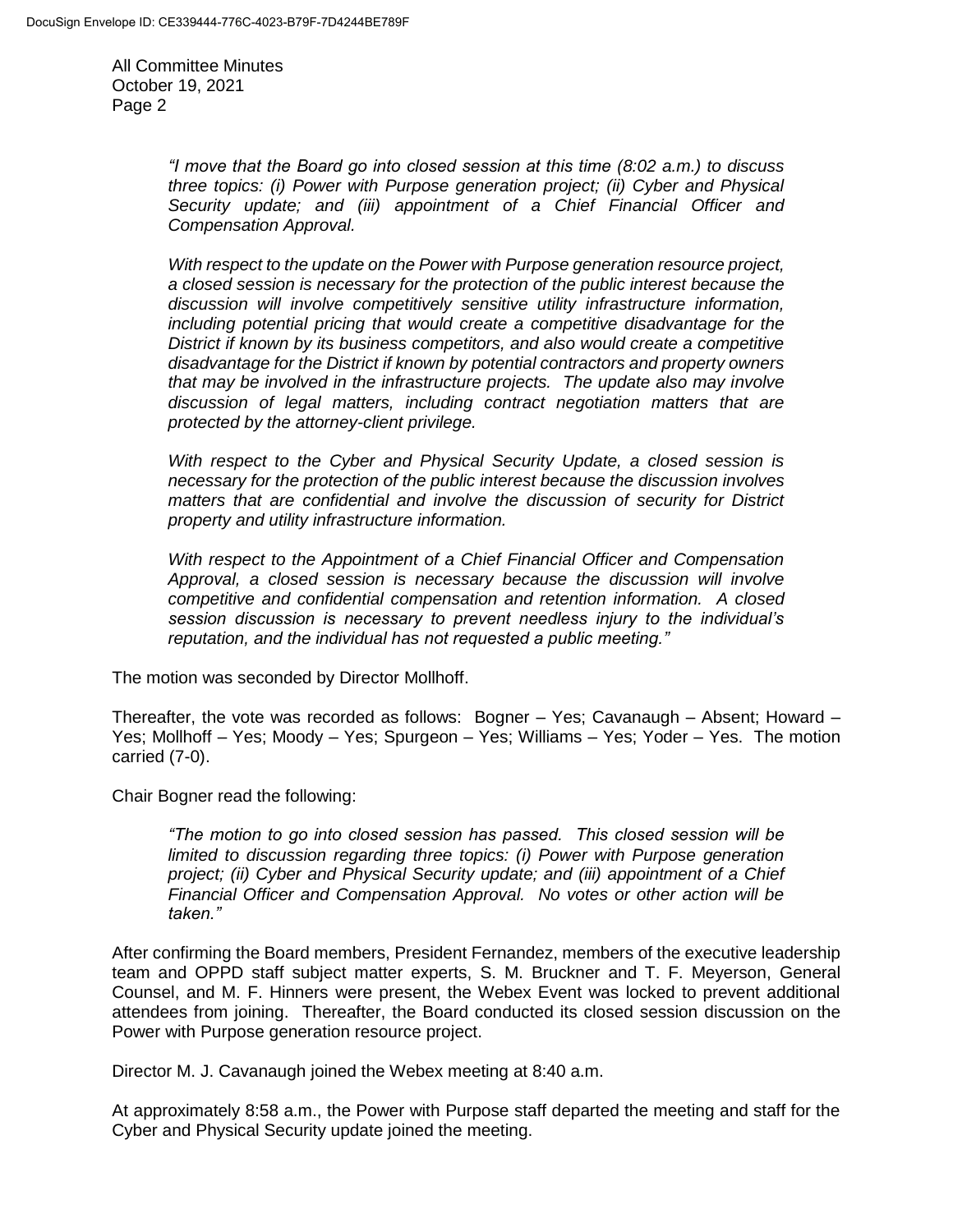At approximately 9:43 a.m., all OPPD staff and executive leadership team members departed the meeting except for President Fernandez, attorneys S. M. Bruckner and T. F. Meyerson, and M. F. Hinners. The Board and President Fernandez then discussed the CFO appointment and compensation approval.

At 9:56 a.m., the Board took a break. No further business was discussed. The Webex Event was unlocked to allow the executive leadership team, OPPD staff, and the public to join. Executive leadership team members B. E. Adams, K. W. Brown, J. A. Comstock, M. J. Fisher, K. S. McCormick, L. A. Olson, B. R. Underwood, and T. R. Via re-joined the meeting, along with a number of OPPD staff subject matter experts and members of the public.

At 10:04 a.m., a motion was made and seconded to reconvene the meeting in open session.

Thereafter, the vote was recorded as follows: Bogner – Yes; Cavanaugh – Yes; Howard – Absent; Mollhoff – Yes; Moody – Yes; Spurgeon – Yes; Williams – Yes; Yoder – Yes. The motion carried  $(7-0)$ .

Chair Bogner stated:

*"The motion to come out of closed session at (10:04 a.m.) is carried. This closed session was limited to discussion regarding three topics: (i) Power with Purpose generation project; (ii) Cyber and Physical Security update; and (iii) appointment of a Chief Financial Officer and Compensation Approval. No votes or other board action were taken during the closed session."*

## *Committee Agenda Item 3: Public Session – Board Chair Opening Statement*

Chair Bogner welcomed members of the public and gave an overview of the meeting agenda and reminders for using the Webex audio and video conferencing platform. She informed the public that per the Board's Guidelines for Public Participation, the Board does not take public comment during the All Committees meeting. The Board will take public comments at the Board meeting on Thursday, October 21, 2021, which will be conducted in person at the Omaha Douglas Civic Center at 5:00 p.m. Chair Bogner also noted at the August meeting, the Board approved a resolution to require in person attendees wear masks. The Board is following the Centers for Disease Control (CDC) recommendation to wear masks indoors when Douglas County is designated by the CDC as an area of substantial or high transmission of the COVID-19 virus.

Chair Bogner stated all board members were present via Webex, along with members of the executive leadership team and several attendees, consisting of OPPD employees and members of the public.

## *Committee Agenda Item 4: Safety Briefing*

President Fernandez gave the safety briefing, including a reminder to follow the "3Ws" during the COVID-19 pandemic – Watch your distance; Wear a mask; and Wash your hands. He also reminded the public to call 811 before digging so that underground utilities can be marked.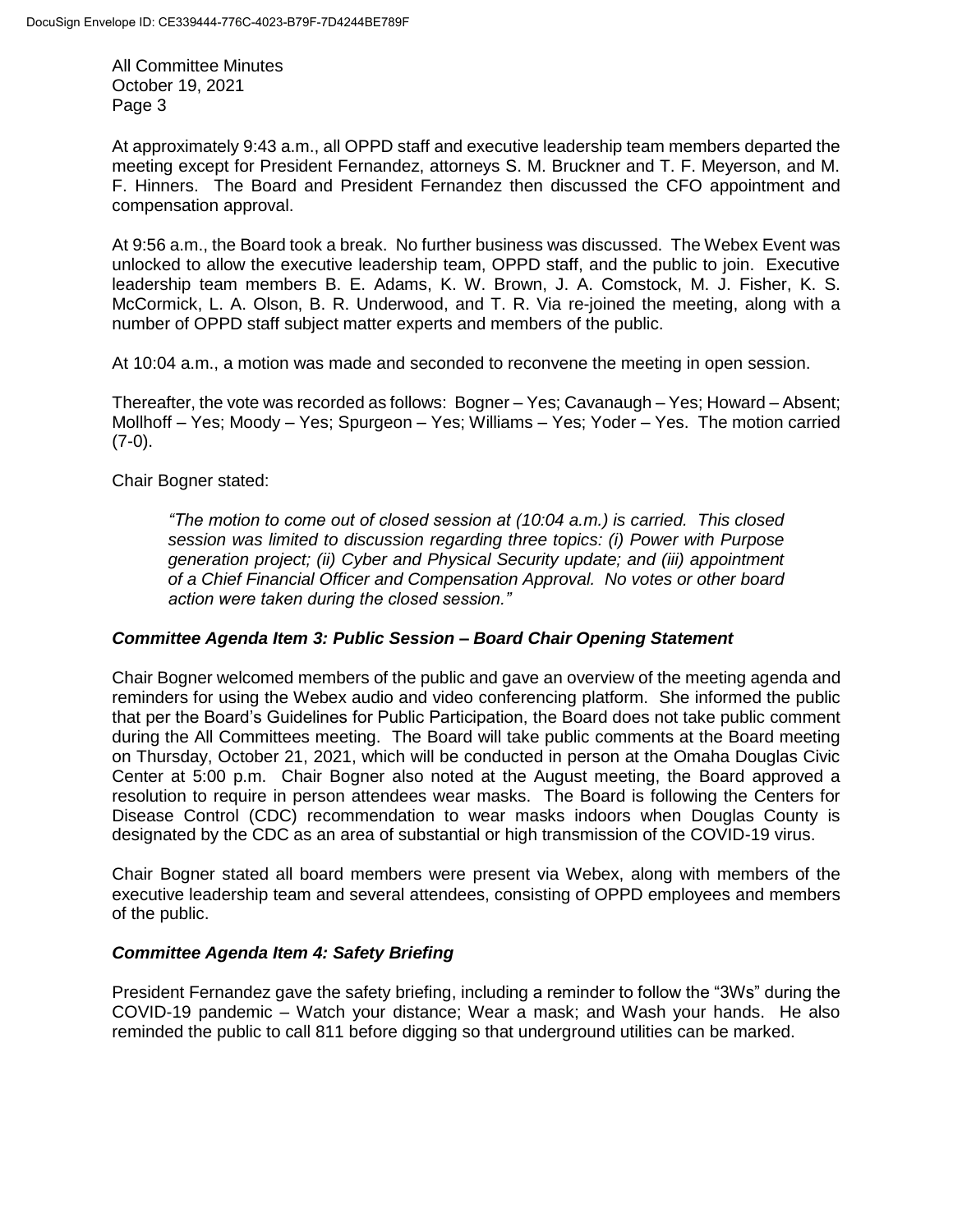#### *Committee Agenda Item 5: Governance Committee*

#### **Governance Committee Chair Report**

Director Moody reported the Governance Committee met on October 14, 2021 via Webex videoconference. A copy of the agenda for that meeting was made available in the Committee meeting materials for the Board to review. The Committee discussed the following topics: (i) CFO appointment and compensation approval; (ii) OPPD redistricting and amendment to OPPD's petition for creation; (iii) 2021 Board governance workshop debrief; (iv) SD-12: Information Management and Security monitoring report; (v) cyber and physical security update; (vi) confirmation of Governance Committee items on the Board Work Plan; and (vii) summary of committee direction.

Director Moody provided an update on redistricting for the Board's election subdivisions, which is required after each decennial census. The Governance Committee considered whether the number of board members should be increased from 8 to 9. After reviewing data on the number of constituents within each subdivision, consulting with legal counsel, executive leadership, and members of the Board, the Governance Committee recommended the number of directors on the board remain at 8. With respect to 4-4 ties, Director Moody noted that tie votes have been rare and the Board works towards consensus. He also noted that current OPPD Bylaws require 5 votes to pass.

With respect to next steps, the legislature has completed its work and county election commissioners are working on establishing precinct boundaries. The Board likely will review proposed subdivision maps in November for filing with the Power Review Board and county election officials by year end.

*Supporting Data* Agenda

#### **CFO Appointment and Compensation Approval**

President Fernandez presented the following information to support the appointment of Jeff Bishop as Vice President – Finance and Chief Financial Officer (CFO).

- a. Mr. Bishop brings more than 20 years of financial experience to OPPD. His most recent position has been Chief Financial Officer for Grant County Public Utility District.
- b. Mr. Bishop holds a bachelor's degree in business administration with a concentration in accounting from Washington State University and a bachelor's degree in zoology from University of Washington. He is a licensed certified public accountant.

Management recommended Board approval of the appointment of Jeff Bishop to the position of Vice President – Finance and Chief Financial Officer and compensation as set forth on Exhibit A, effective November 15, 2021. The Board was scheduled to vote on this matter at the October 21, 2021 meeting.

*Supporting Data* Datasheet Exhibit A **Resolution**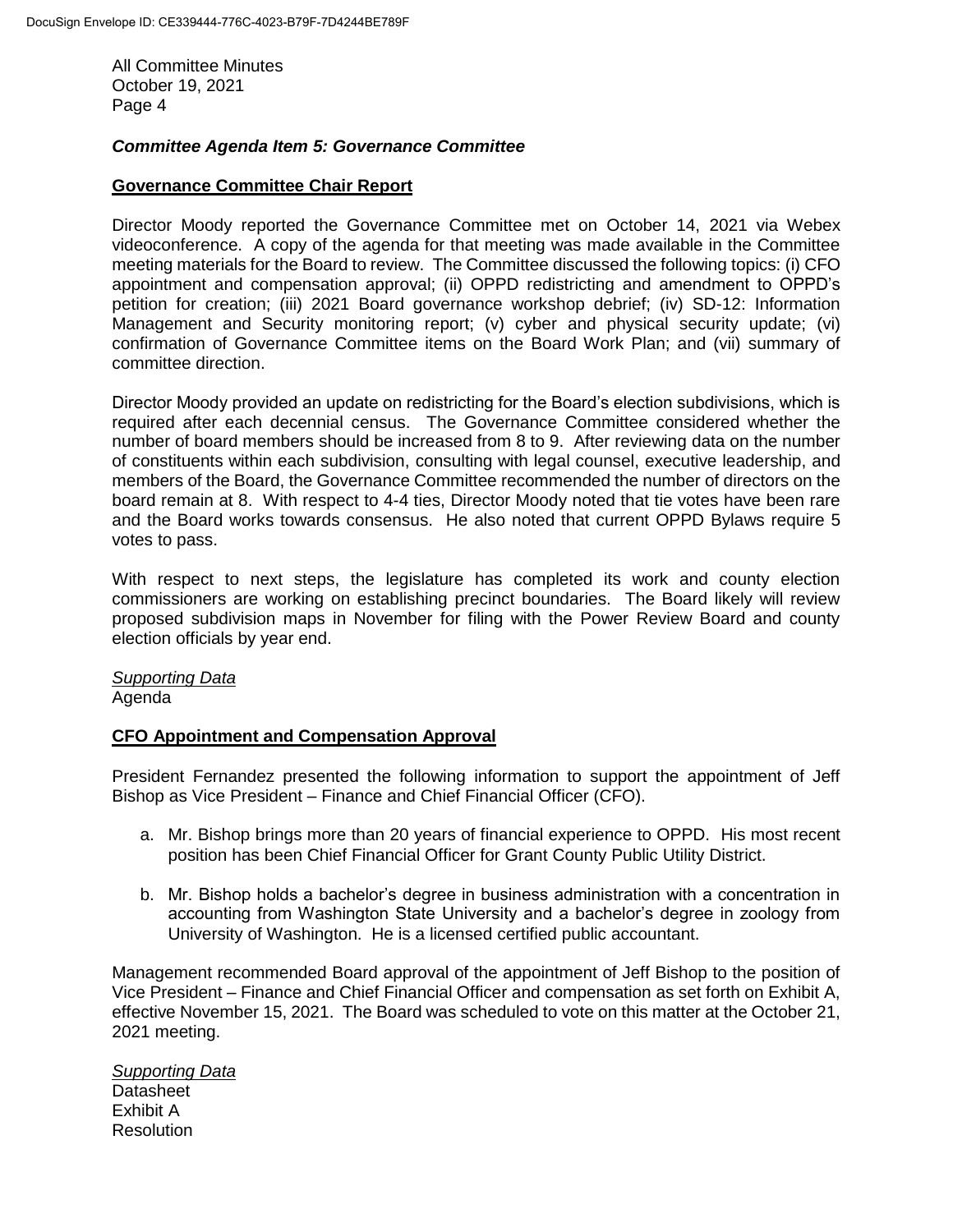#### **SD-12: Information Management and Security Monitoring Report**

K. W. Brown, Vice President and Chief Information Officer, presented the following facts to ensure full board review, discussion and acceptance of the SD-12: Information Management and Security Monitoring Report.

- a. The first set of Board policies was approved by the Board on July 16, 2015. A second set of Board policies was approved by the Board on October 15, 2015.
- b. Each policy was evaluated and assigned to the appropriate Board Committee for oversight of the monitoring process.
- c. The Governance Committee is responsible for evaluating Board Policy SD-12: Information Management and Security.
- d. The Governance Committee has reviewed and accepted the SD-12: Information Management and Security Monitoring Report and finds that OPPD is taking reasonable and appropriate measures to comply with the policy.

Ms. Brown presented the following:

- SD-12: Information Management & Security Policy
- New Initiatives and Ongoing Controls to ensure compliance with SD-12
- Information Security objective and ongoing controls
- Customer Privacy objectives and ongoing controls
- Records Management objective and ongoing controls
- Compliance objective and ongoing controls
- Progress in 2021
- Recommendation

The Board and management team discussed a variety of issues regarding information management and security, including customer privacy and the potential for sharing data with external groups in order to help the community. The Governance Committee recommended Board approval of the 2021 SD-12: Information Management and Security Monitoring Report. The Board was scheduled to vote on this matter at the October 21, 2021 meeting.

*Supporting Data* **Datasheet** Exhibit A – Monitoring Report **Resolution** 

#### *Committee Agenda Item 6: Finance Committee*

#### **Finance Chair Report**

Director Yoder reported the Finance Committee met on October 8, 2021 via Webex videoconference. A copy of the agenda for that meeting was made available in the All Committee meeting materials for the Board to review. The Committee discussed: (i) a preliminary 2022 rate increase overview; (ii) sales tax audit settlement with the Nebraska Department of Revenue; (iii)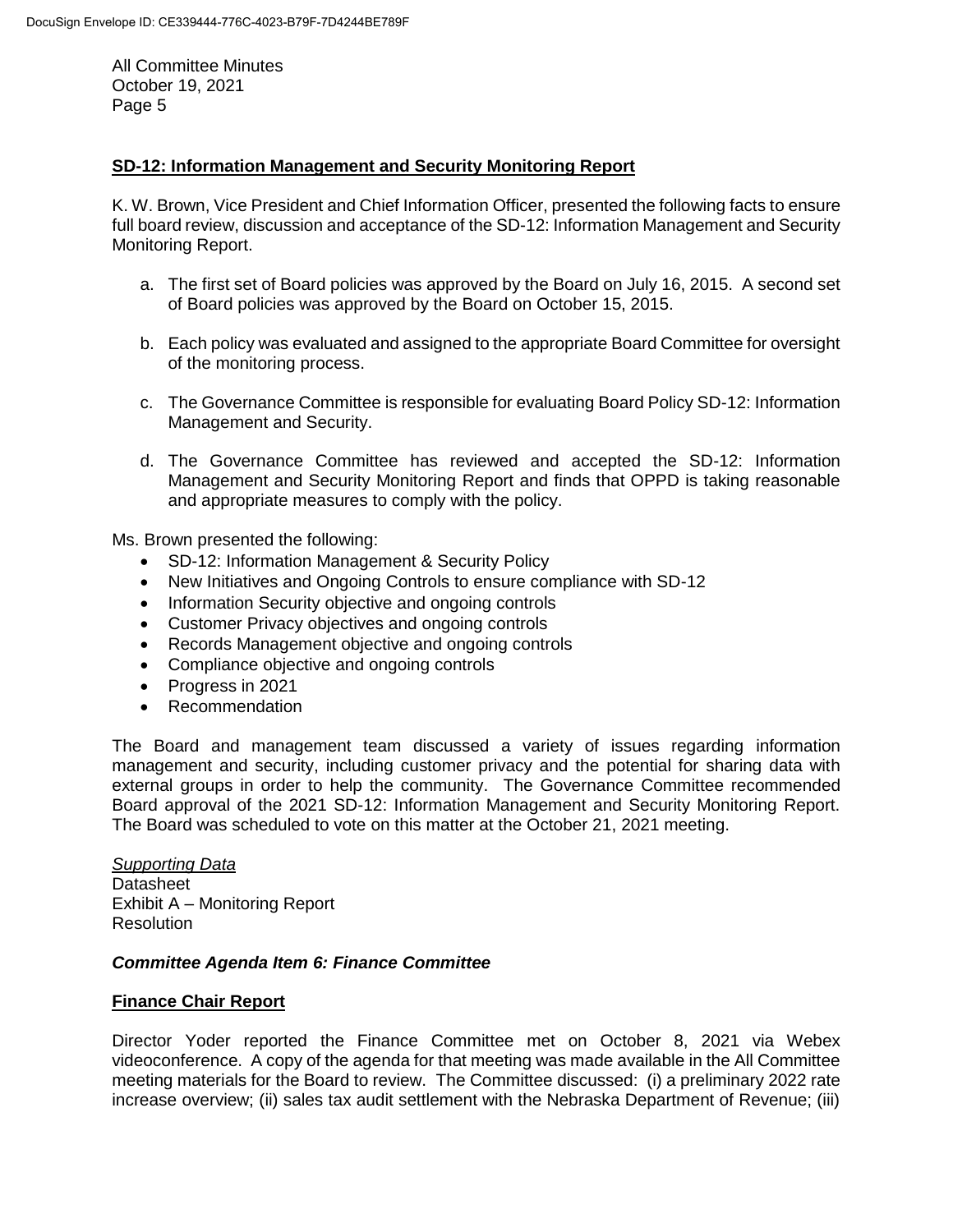Green Power Refresh Project; (iv) SD-2: Rates policy revision; (v) confirmation of Finance Committee items on the Board Work Plan; and (vi) summary of Committee direction.

With respect to potential revisions to SD-2: Rates, Director Yoder stated the Finance Committee recommended the policy be revised in two parts. First, the Finance Committee proposes to delete reference to the 5-year period of no general rate increase, which will expire on December 31, 2021. Second, the Finance Committee will consider revisions to several elements of SD-2, including the goal and metric structure, affordability and fairness, and clarification of rate comparisons.

*Supporting Data*

Agenda

## **Settlement with the Nebraska Department of Revenue**

J. W. Thurber, Interim Chief Financial Officer, presented the following facts regarding OPPD's sales tax audit settlement with the Nebraska Department of Revenue, which was in excess of \$50,000.00.

- a. In May 2018, following an audit, the Nebraska Department of Revenue (NDOR) assessed the District for uncollected sales tax, interest and penalty on pole attachment revenue, in the sum of \$489,056.60 for the Audit Period 1/1/13-12/31/15. The majority of this assessment was due to a change of interpretation by NDOR of the taxability of pole attachment revenue. The District protested the assessment. In May 2019, the Legislature enacted a bill to clarify, prospectively, that pole attachment revenue is excluded from sales taxation. Management has concluded, with the advice of counsel that it is in the District's best interest to settle the audit protest.
- b. The District and NDOR have agreed to a settlement in the amount of \$228,008.56, without any admission of liability by the District. The parties have entered into a written settlement of the claim. This report to the Board is provided pursuant to Section 84-713 of the Nebraska Revised Statutes.

*Supporting Data* **Datasheet Presentation** 

## **Green Power Update**

J. A. Comstock, Vice President – Customer Service, presented the following facts to provide an update on the Green Power refresh project.

- a. OPPD project team members have conducted benchmarking and market research activities with other utilities and completed multiple outreach opportunities with current OPPD customers to identify their concerns, future wishes and values in green-sponsored products.
- b. A new customer product using customer subscribed funds focused on building "green" community initiatives will launch during the first quarter of 2022. Customers will be engaged to participate in the selection of where the funds will be used.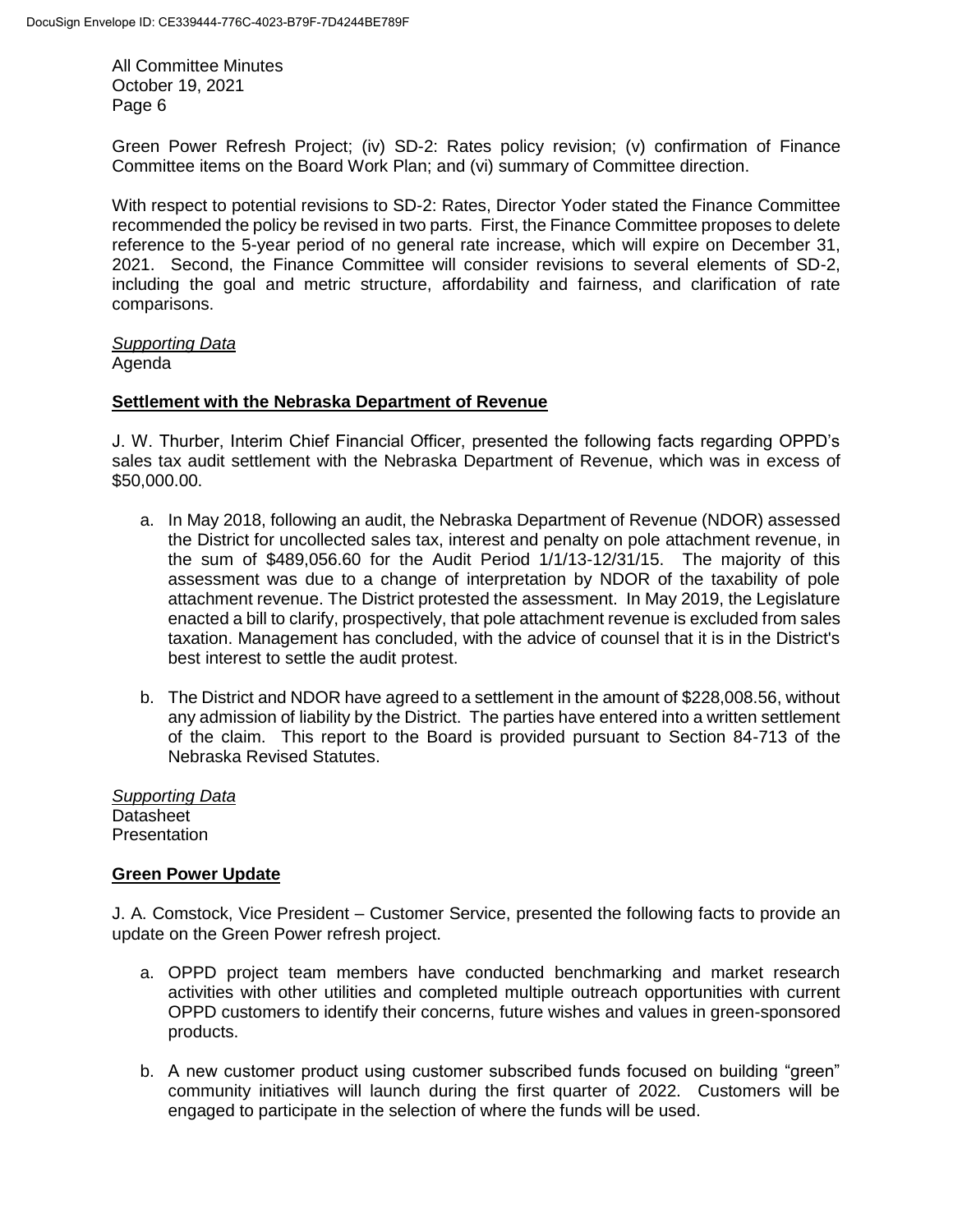- c. A transparent dashboard and webpage will be developed for customers to see the quantity of funds raised and the status of active initiatives as a result.
- d. The Board will be presented with a vote as part of the 2022 Corporate Operating Plan to sunset the current state Green Power Rate Riders 463A and 463B as of March 31, 2022.
- H. B. Siebken, Director Product Development and Marketing, presented the following:
	- Current State of Green Power Program
	- Problem Statement and Goals
	- Research
		- o Industry Research Recap
		- o Customer Outreach
		- o Key Customer Learnings
	- Product Recommendation
		- o New Product Recommendation
		- o Project Application Requirements
		- o Community Project Examples
		- o Green Power vs. New Product
		- o Increase Customer Transparency
		- o Strategic Alignment
		- o Next Steps
		- o Commercial Recommendation
	- $\bullet$  Q&A

Board members expressed support for the changes to the Green Power program. The Board and management team discussed a variety of issues, including: billing mechanism; transition from the current to new program; timeline for reaching market penetration goals; and method for selecting community projects and potential for utilizing matching funds.

*Supporting Data* **Datasheet Presentation** 

The Board took a break for lunch at 11:40 a.m. and reconvened at 12:10 p.m.

## *Committee Agenda Item 7: System Management & Nuclear Oversight Committee*

#### **System Management & Nuclear Oversight Committee Chair Report**

Director Williams reported the System Committee met on October 6, 2021 via Webex videoconference. A copy of the agenda for that meeting was made available in the All Committee meeting materials for the Board to review. The Committee discussed: (i) the Engineer's Certificate for the North Omaha Station Unit 4 and 5 Burner Replacement; (ii) the Engineer's Certificate for the Jones Street Station Exhaust Stack Replacements; (iii) SD-7: Environmental Stewardship monitoring report; (iv) confirmation of System Committee items on the Board Work Plan; and (v) summary of committee direction.

*Supporting Data* Agenda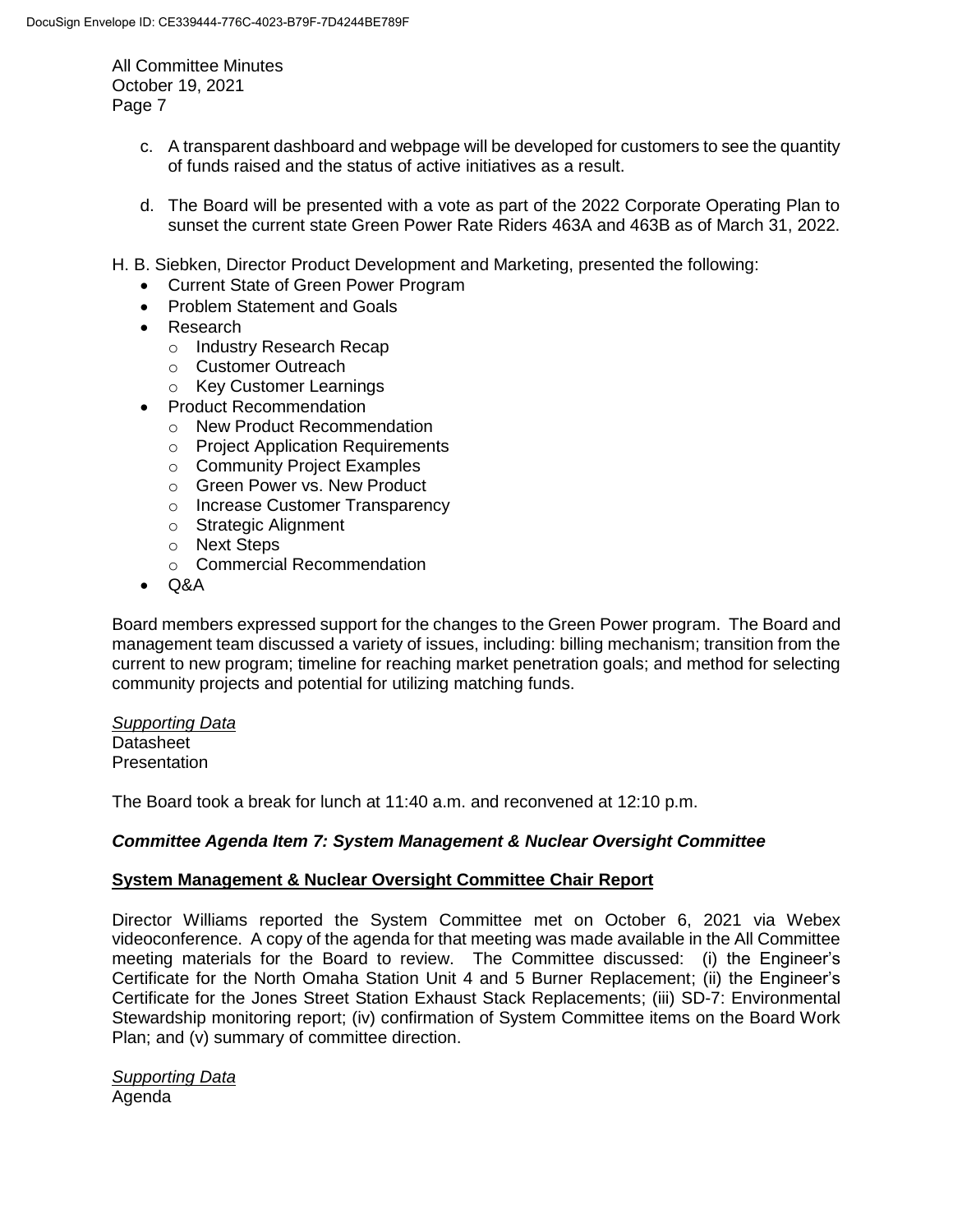## **North Omaha Station Unit 4 and 5 Burner Replacement – Engineer's Certificate to Negotiate**

M. J. Fisher, Vice President – Energy Production and Nuclear Decommissioning, presented the following facts to support Board of Directors approval of the Engineer's Certificate for management to negotiate contracts to provide services for the design and supply of natural gas equipment and controls for North Omaha Station Units 4 and 5.

- a. Per Resolution No. 6006, the Board of Directors authorized management to refuel North Omaha Station Units 4 and 5 to natural gas. Testing has confirmed that modifications are required to allow Unit 5 to meet planned power output levels post fuel conversion. Updates to the controls of both Unit 4 and Unit 5 are also needed to provide for the same capability as the units have on coal.
- b. The District's engineer has certified the complex nature of the work and that use of the sealed bid process is impractical and not in the public's best interest.
- c. The District will solicit competitive proposals from qualified contractors for the work. A negotiated contract process will provide more time for potential contractors to develop a detailed work plan with optimized project schedule, pricing, and risk mitigation.
- d. The Unit 5 natural gas combustion and associated equipment are long lead delivery items. A contract for installation will be awarded separately. The installation will occur in the spring of 2024 during scheduled unit outages.

Management recommended approval of the Engineer's Certification and authorization for management to negotiate and enter into contracts for the design and supply of natural gas equipment and controls at the North Omaha Station for Units 4 and 5. The Board was scheduled to vote on this matter at the October 21, 2021 meeting.

*Supporting Data* **Datasheet** Letter of Recommendation Engineer's Certificate Legal Opinion **Resolution** 

## **Jones Street Station Exhaust Stack Replacements – Engineer's Certification**

M. J. Fisher, Vice President – Energy Production and Nuclear Decommissioning, presented the following facts to support Board of Directors approval of the Engineer's Certificate for management to negotiate contracts to provide services and materials for the redesign and installation of the exhaust stacks for Jones Street Station Units 1 and 2.

- a. Jones Street Station Unit 2 (JS2) is currently not in service due to damage found in the exhaust stack. A redesigned replacement exhaust stack and associated installation is required before JS2 can be available for accredited capacity in the Southwest Power Pool marketplace.
- b. Jones Street Station Unit 1 has similar damage to a lesser degree and will require the same repair scope to restore full reliable operation.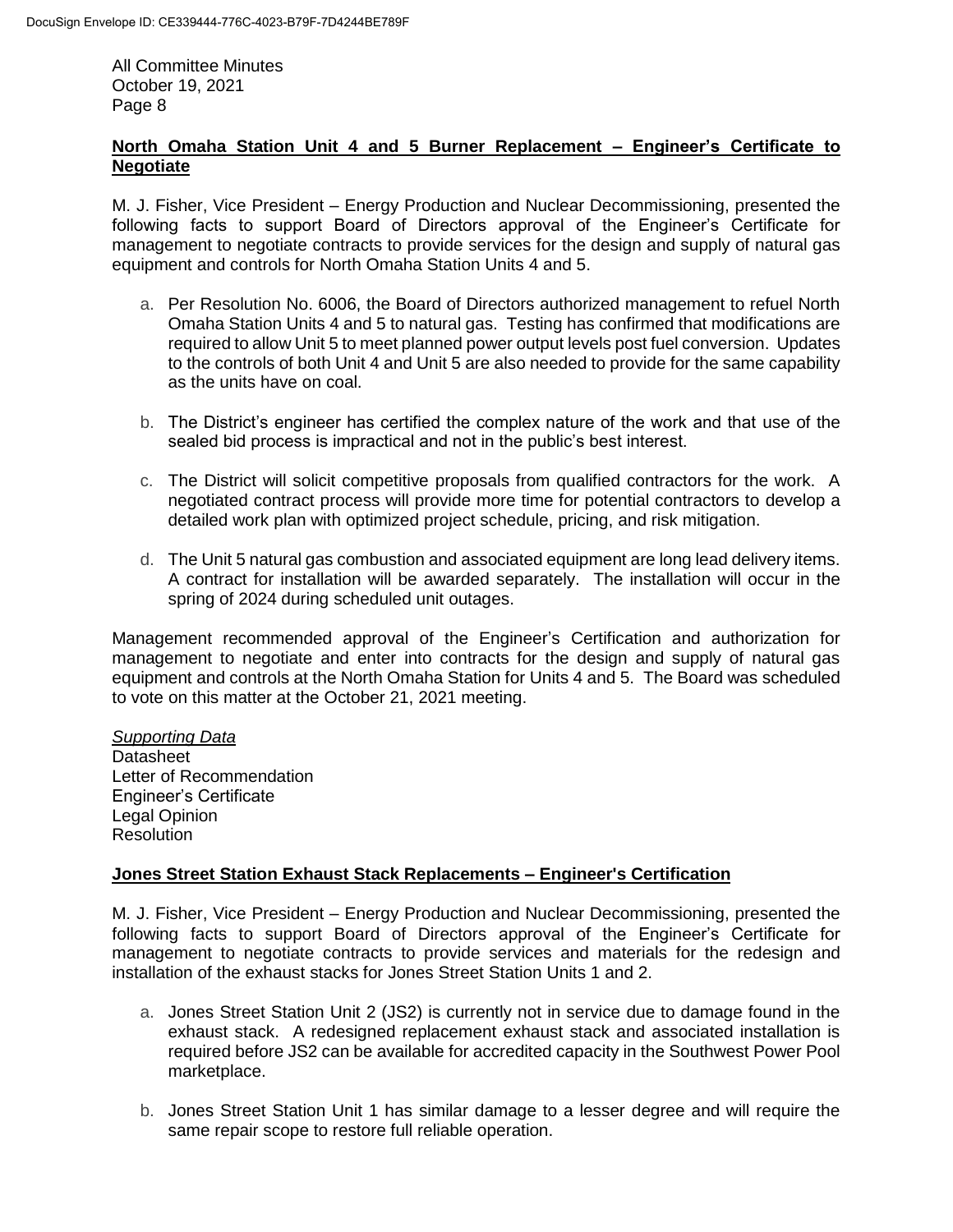- c. The District's engineer has certified the complex nature of the work and that use of the sealed bid process is impractical and not in the public's best interest.
- d. The District will solicit competitive proposals from qualified contractors for the work. A negotiated contract process will provide potential contractors time to develop a detailed work plan with optimized design, project schedule, pricing, and risk mitigation.

Management recommended approval of the Engineer's Certification and authorization for management to negotiate and enter into a contract(s) for the redesign and installation of the exhaust stacks at the Jones Street Station Units 1 and 2. The Board was scheduled to vote on this matter at the October 21, 2021 meeting.

*Supporting Data* **Datasheet** Letter of Recommendation Engineer's Certificate Legal Opinion **Resolution** 

#### **Request for Proposal (RFP) 5911 – Steel Structures**

T. R. Via, Vice President – Energy Delivery, provided the following facts to support Board of Directors authorization to award RFP No. 5911 "Steel Structures" to procure the fabrication and delivery of substation steel structures for a new substation to support load growth and reliability in the Sarpy County area.

- a. Development of this substation supports load growth and reliability in the Sarpy County area.
- b. Substation steel structures support the electrical equipment within the substation.
- c. Seven (7) proposals were received; two (2) are legally and six (6) technically responsive.
- d. Substation steel structures have a desired delivery date of January 18, 2022.
- e. The proposal from Klute, Inc. was evaluated as the lowest and best bid.

Management recommended authorization by the Board to award RFP No. 5911 "Steel Structures" to Klute, Inc. in the amount of six hundred ninety-six thousand two hundred fifty-five dollars and 46 cents (\$696,255.46). The Board was scheduled to vote on this matter at the October 21, 2021 meeting.

*Supporting Data* **Datasheet** Analysis of Proposals Tabulation of Bids Legal Opinion **Resolution** Photos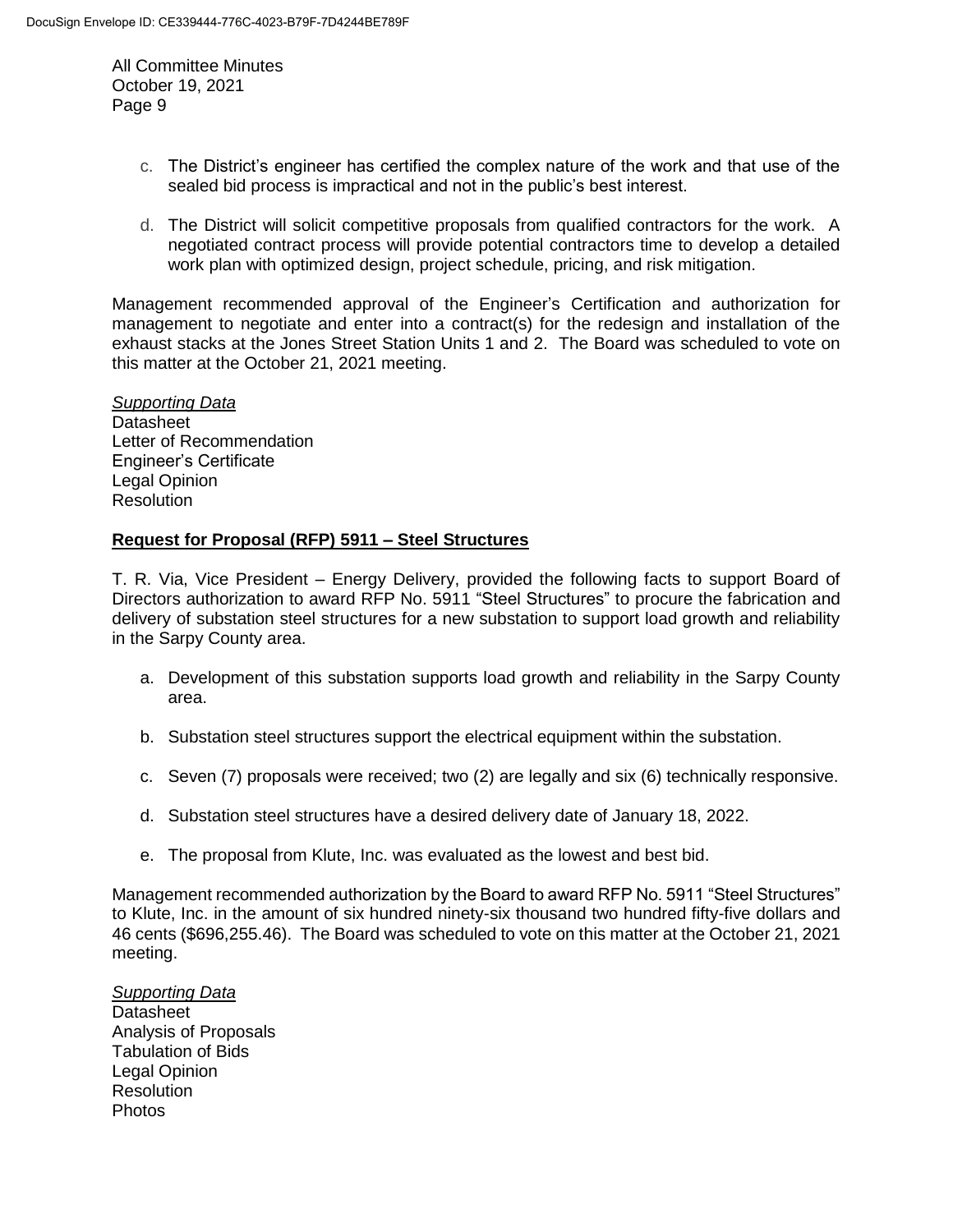## **Nuclear Oversight Committee Report**

M. J. Fisher, Vice President – Energy Production and Nuclear Decommissioning, reported the Nuclear Oversight Committee provides a regular oversight of items related to the Fort Calhoun Station (FCS) nuclear plant. In addition to safe and secure dry cask storage of fuel, the required Preventative Maintenance tasks and Surveillance Tests, the following major decommissioning activities were conducted:

- Additional reactor vessel internal segmentation equipment has been received and moved into containment. Completed staging equipment in the cavity that was required prior to filling the cavity with water. The removal of the reactor head and filling of the cavity will take place in the near future in preparation to begin segmentation.
- The foundation and slab for the containment waste structure are complete which allows construction of the temporary building and lifting system to commence. The structure and associated equipment will be primarily utilized to safely move out the materials removed from the vessel and the bulk of containment.
- Leaders from OPPD and Energy*Solutions* met with NRC Region IV leadership during a drop-in visit at their offices in Arlington, Texas. The trip was planned as part of the routine update on decommissioning performance. The topics included, for example, major activities completed, upcoming activities, and overall project performance similar to this month's update to the Board.
- T. S. Uehling, Senior Director FCS Decommissioning, presented the following:
	- Aerial drone video of the FCS site
	- Agenda
	- Future Activities Timeline
	- Safety Performance
	- Preparing for Reactor Vessel Internal (RVI) Equipment Move-In
	- Preparing Containment for RVI
	- RVI Equipment On-Site
	- Rail and Waste Processing Facility Operational
	- Warehouse Demolition
	- Chemistry and Maintenance Building Demolition
	- Security Building Demolition
	- License Termination Plan Submitted
	- DECON Timeline
	- Future Activities Timeline
	- Seamentation
	- RVI Segmentation
	- Performance Challenges
	- Complexity and Coordination Illustration
	- Continuous Improvement Opportunity
	- Questions

Board members expressed appreciation for the update. The Board and management team discussed a variety of issues, including the impact of COVID-19 pandemic on the decommissioning process timeline, and employee and contractor staffing levels and collaboration.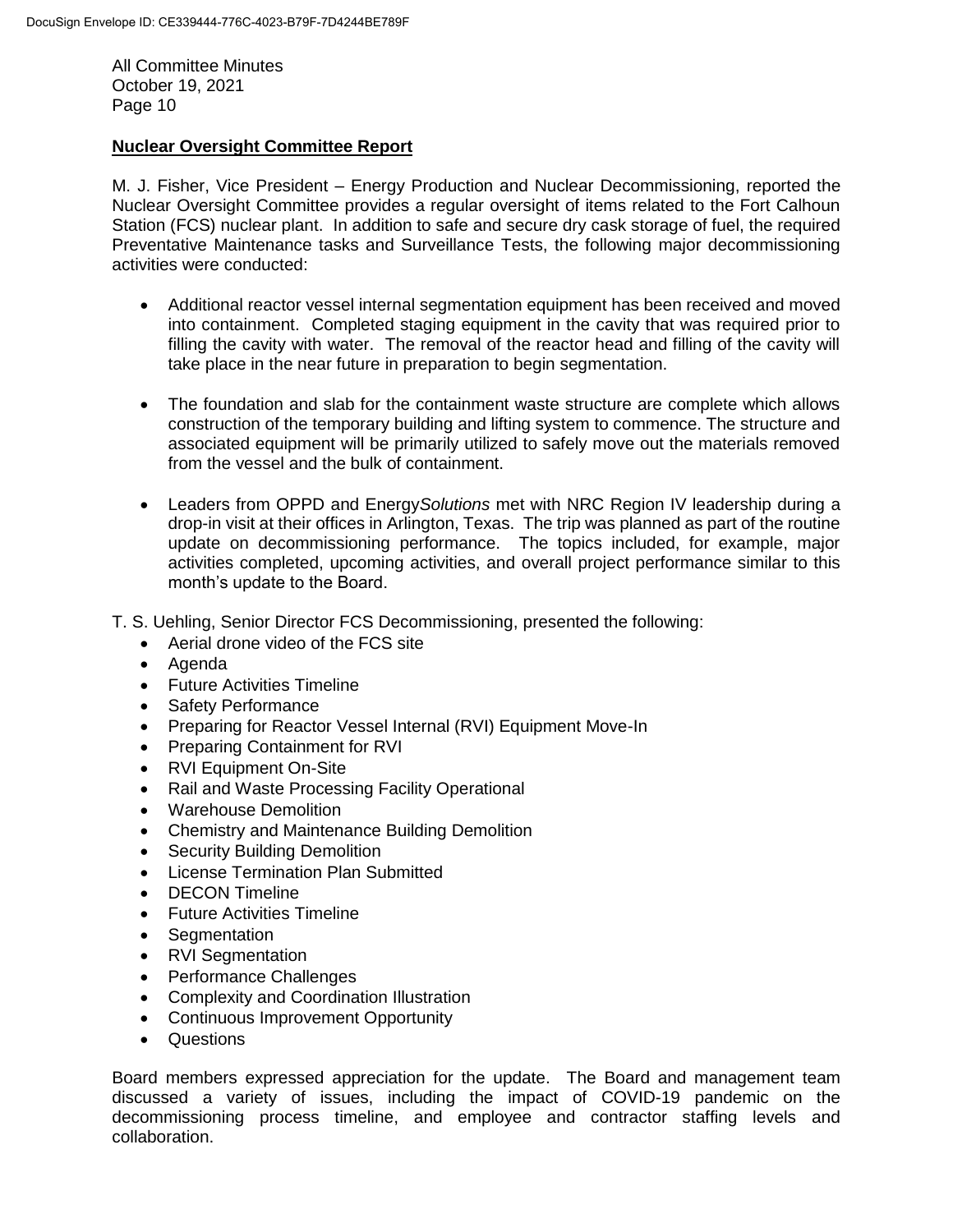*Supporting Data* Datasheet **Presentation** 

# **SD-7: Environmental Stewardship Monitoring Report**

M. J. Fisher, Vice President – Energy Production and Nuclear Decommissioning, presented the following facts to ensure full Board review, discussion and acceptance of SD-7: Environmental Stewardship Monitoring Report.

- a. The first set of Board policies was approved by the Board on July 16, 2015. A second set of Board policies was approved by the Board on October 15, 2015.
- b. Each policy was evaluated and assigned to the appropriate Board Committee for oversight of the monitoring process.
- c. The System Management and Nuclear Oversight Committee is responsible for evaluating Board Policy SD-7: Environmental Stewardship.
- d. The System Management and Nuclear Oversight Committee has reviewed the SD-7: Environmental Stewardship Monitoring Report as outlined on Exhibit A, and is recommending that OPPD be found to be sufficiently in compliance with the policy as stated.

Ms. Fisher presented the following:

- SD-7 Environmental Stewardship Policy revisions from 2015 to 2021
- Current SD-7 Policy
- Environmental Responsibility and Performance
	- o OPPD's Vehicle Fleet
	- o 2020 Investment Recovery
	- o FCS Focused Efforts
	- o OPPD Renewable Generation Over Time
	- o OPPD's Renewable Portfolio
	- o Power with Purpose Solar Announcement: Platteview Solar
	- o BRIGHT (Battery Research Innovation Guided by High Potential Technologies) Grant and Project Scoping
	- o Electric Vehicle Programs: NDEE (Nebraska Department of the Environment and Energy) Grant
- Net Zero Carbon Production Goal by 2050
	- o Pathways to Decarbonization Strategic Initiative
		- **Pathway: Energy Portfolio Completed Objectives**
		- **Pathway: Internal Operations Completed Objectives**
		- **Pathway: Customers Completed Objectives**
		- Pathway: Community Completed Objectives
	- o Demand Side Management Portfolio Status
	- o LED Street Lighting
	- o Smart Thermostat Program
	- o Electric Vehicle Rebate Program
	- o Electric Vehicles Making an Impact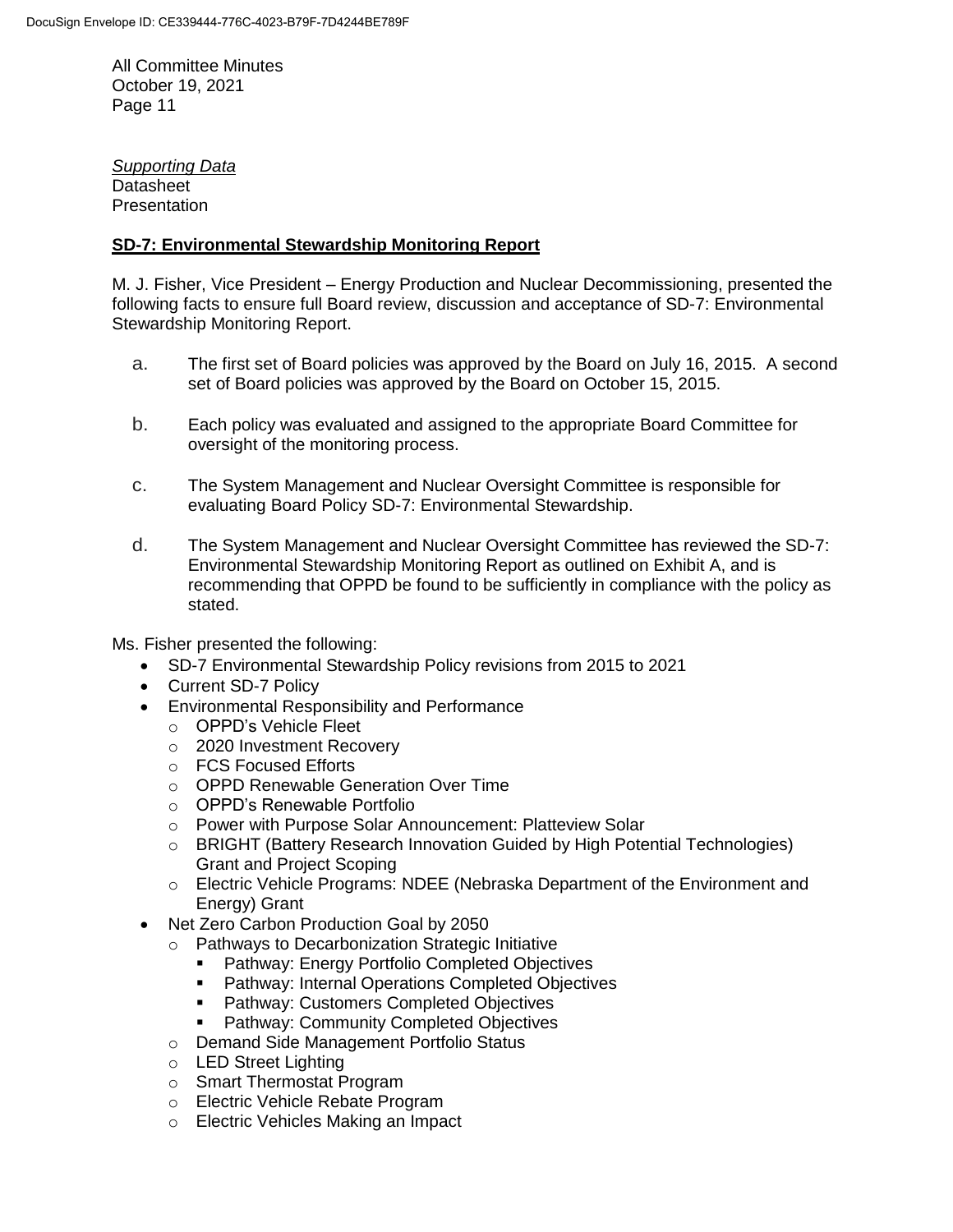- Meet and Exceed Environmental Regulatory Standards
	- $\circ$  No Violations of Environmental Permits Resulting in Fines or Enforcement Actions
	- o Low Emitter Status
	- o Environmental Audit
	- o Transformer Oil PCB Sampling
	- o Osprey Tower Project
	- o Peregrine Falcons at North Omaha Station
	- o Prairie in Progress
- Active Transparency
	- o OPPD's Environmental Programs and Reports on oppd.com
	- o Environmental Input Collected through OPPDCommunityConnect.com
	- o Annual Emissions
	- o Community Solar Dashboard
- Customer and Stakeholder Engagement
	- o Energy Efficiency Webpages and Presentations
	- o Customer-Owned Generation Increases
	- o Growth in Customer-Owned Generation (25kW or less)
	- o Net Metering Changes (Schedule 483)
	- o Alternative Energy Technology Customer Education
- Educate, Protect and Promote
	- o Education Initiatives focused on local, state and federal governments
- Recommendation

The Board and management team discussed various aspects of the SD-7 monitoring report throughout the presentation. The System Management and Nuclear Oversight Committee recommended Board approval of the 2021 SD-7: Environmental Stewardship Monitoring Report. The Board was scheduled to vote on this matter at the October 21, 2021 meeting.

## *Supporting Data*

Datasheet Exhibit A – Monitoring Report Resolution

The Board took a break at 2:15 p.m. and reconvened at 2:23 p.m.

## *Committee Agenda Item 8: Public Information Committee*

## **Public Information Committee Chair Report**

Director Mollhoff reported the Public Information Committee met on October 12, 2021 via Webex videoconference. A copy of the agenda for that meeting was made available in the All Committee meeting materials for the Board to review. The Committee discussed: (i) legislative and regulatory update; (ii) SD-13: Stakeholder Outreach and Engagement Monitoring Report; (iii) Green Power Program update; (iv) confirmation of Public Information Committee items on the Board Work Plan; and (v) summary of committee direction.

*Supporting Data* Agenda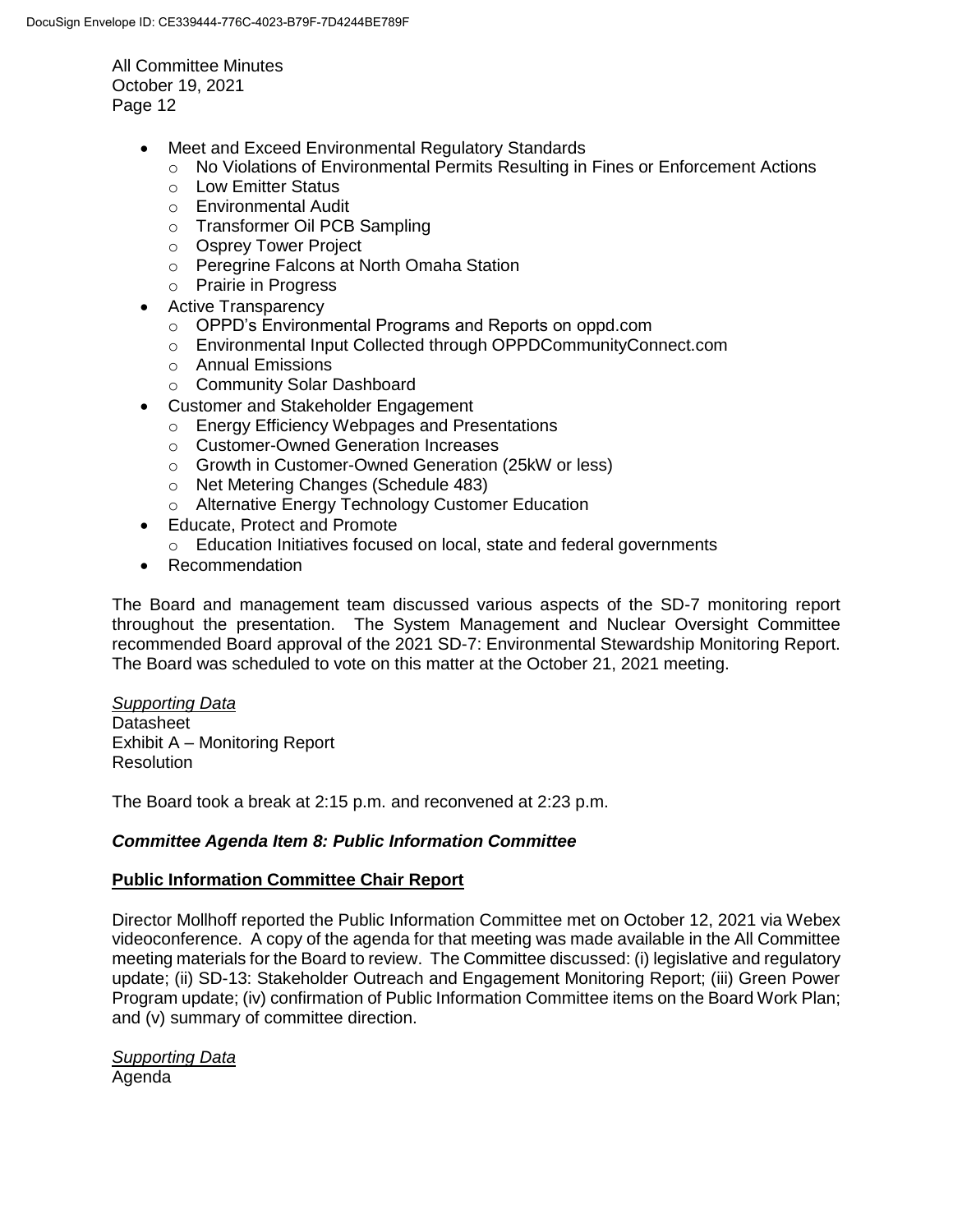## **Customer Trends Quarterly Update**

Due to time, the Customer Trends Update was not presented. The update was posted on oppd.com to provide a quarterly update on customer trends and energy assistance.

- 1. The Board requested that management provide regular reports on the progress of customer programs and trends.
- 2. Customer accounts receivable balances have normalized in 2021.
- 3. Management will provide an update on aged debt and related trends as of September 30, 2021.

*Supporting Data* **Datasheet** Customer Trends Quarterly Update Presentation

#### **Legislative and Regulatory Update**

L. A. Olson, Vice President – Public Affairs, provided an update on 2021 state and federal legislative matters and regulatory matters.

- a. Nebraska's 107th Legislature began on January 6, 2021 and ended on May 27, 2021.
- b. The Special Session of the Nebraska Legislature for redistricting began on September 13, 2021 and ended on September 30, 2021.
- c. The 117<sup>th</sup> Congress began on January 3, 2021 and is expected to end January 3, 2023.

Ms. Olson noted that OPPD would participate in a Nebraska Power Review Board meeting on Friday, October 15. She also noted that Chair Bogner will testify at a legislative hearing on Friday, October 29 concerning Legislative Resolution 136, an interim study to examine the impacts of the rolling electrical power outages during the February 2021 polar vortex.

J. E. Lang, Director Energy and Regulatory Affairs, presented the following:

- **•** Energy Regulation Update
- Regional and Nebraska Power Review Board Activity
- Nebraska Power Review Board (PRB) Background
- PRB Draft Legislation

T. R. O'Brien, Director Economic Development and External Relations, presented the following:

- State Legislative Update
	- o Legislative Resolution (LR) 136
	- o 2021 Special Session
- Federal Legislative Update
	- o Federal Update Summary
- Appendix with Local, State and Federal Government Affairs Update

The Board and management team discussed a variety of issues throughout the presentation.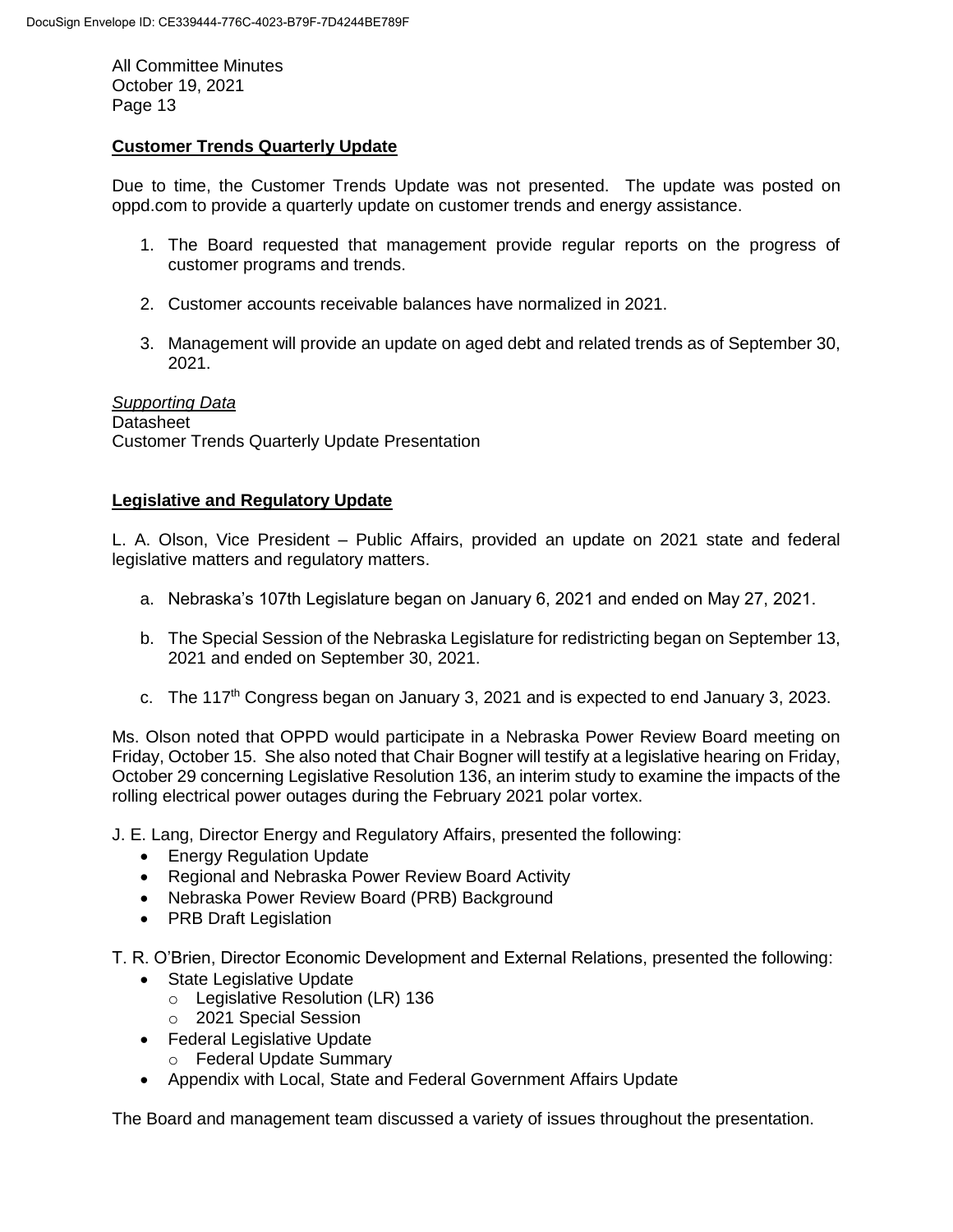*Supporting Data* **Datasheet** Government Affairs and Energy Regulation Update Presentation

## **SD-13: Stakeholder Outreach and Engagement Monitoring Report**

L. A. Olson, Vice President – Public Affairs, presented the following facts to ensure full Board review, discussion and acceptance of the SD-13: Stakeholder Outreach and Engagement Monitoring Report.

- a. The first set of Board policies was approved by the Board on July 16, 2015. A second set of Board policies was approved by the Board on October 15, 2015.
- b. Each policy was evaluated and assigned to the appropriate Board Committee for oversight of the monitoring process.
- c. The Public Information Committee is responsible for evaluating Board Policy SD-13: Stakeholder Outreach and Engagement.
- d. The Public Information Committee has reviewed the SD-13: Stakeholder Outreach and Engagement Monitoring Report, as outlined on Exhibit A, and is recommending that OPPD be found to be sufficiently in compliance with the policy as stated.

Ms. Olson presented the following:

- Another historic year and it accelerated our growth
- SD-13: Stakeholder Outreach and Engagement Policy
- OPPD's outreach work has rapidly intensified in volume and complexity, and our approach has matured along the way
- 2021 outreach included many large-scale initiatives
- The Art and Science of Stakeholder Outreach
- We measure success in many ways
- Integrated, Clear, Transparent Engagement
	- o International Association of Public Participation (IAP2) Spectrum
	- o IAP2 helps us define objectives for large projects, but outreach is also an ongoing relationship – connecting with communities we serve
- Growing meaningful ways for customer-owners to participate and provide feedback
	- o OPPDCommunityConnect.com launched in July 2020 and continues to grow
		- o Stakeholder Facing Outreach and Communications
		- o Our digital presence is maturing, which supports outreach efforts
		- $\circ$  The Wire continues to grow its reach and viewership
		- o As does our Storm and Outage Center
		- $\circ$  We're the first and best source of information on Google for key educational topics
		- $\circ$  For social media, we measure not just sentiment, but overall engagement across multiple channels, and we're improving
		- o Customers are highly engaged in our industry leading Power Panel and are offering valuable insights
- Share Context with Customer-Owners for Key Decisions
	- $\circ$  Stakeholder Outreach Long-term examples of multi-year initiatives with many projects within each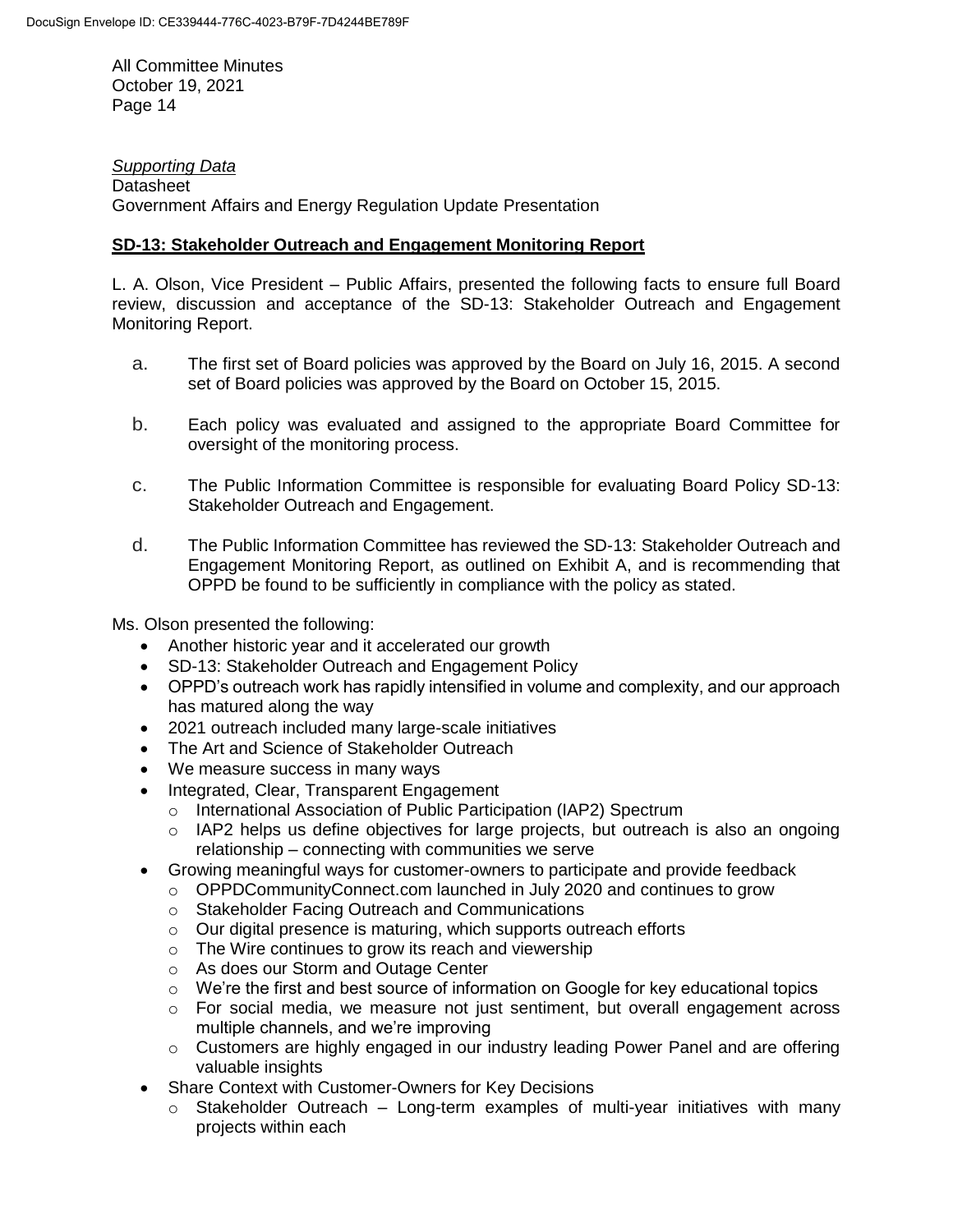- $\circ$  Stakeholder Outreach Less than 1 year examples
- $\circ$  Real time Update Sarpy County Transmission Project public hearing
- o Platteview Solar Engagement
- o Pathways to Decarbonization Deep Dive Case Study Example
	- Discovery Sessions December 2020 January 2021
	- Energy Portfolio Workshops April December 2021
- Continuously Evaluate and Improve its Outreach and Engagement Process
	- o We Listen, We Learn, We Look to Improve
	- o Internal OPPD Audit
	- o Customer Outreach Study/Preferences
	- o Stakeholder Engagement Benchmarking Study
	- o We Look Continuously to Improve
	- o Stakeholder Feedback
	- o Key Takeaways
	- o Stay Engaged at OPPDCommunityConnect.com
- Recommendation

The Board and management team discussed a variety of issues after the presentation. The Public Information Committee recommended Board approval of the 2021 SD-13: Stakeholder Outreach and Engagement Monitoring Report. The Board was scheduled to vote on this matter at the October 21, 2021 meeting.

# *Supporting Data*

**Datasheet** Exhibit A – Monitoring Report **Resolution** 

## *Committee Agenda Item 9: Other Business*

#### **Confirmation of Board Meeting Agenda**

The Board members reviewed and confirmed the agenda for the Board meeting on Thursday, October 21, 2021, which will be conducted in person at the Omaha Douglas Civic Center at 5:00 p.m.

#### **Review of Board Work Plan**

The Board members reviewed and discussed the topics on the Board Work Plan and process.

The Board took a break at 3:33 p.m. and reconvened at 3:38 p.m.

#### **Power with Purpose Report**

M. J. Fisher, Vice President – Energy Production and Nuclear Decommissioning, provided the following updates on the Power with Purpose project for October 2021.

## SOLAR FACTS

1. Evaluating for interconnection risk mitigation options and additional solar projects to meet Power with Purpose resolution.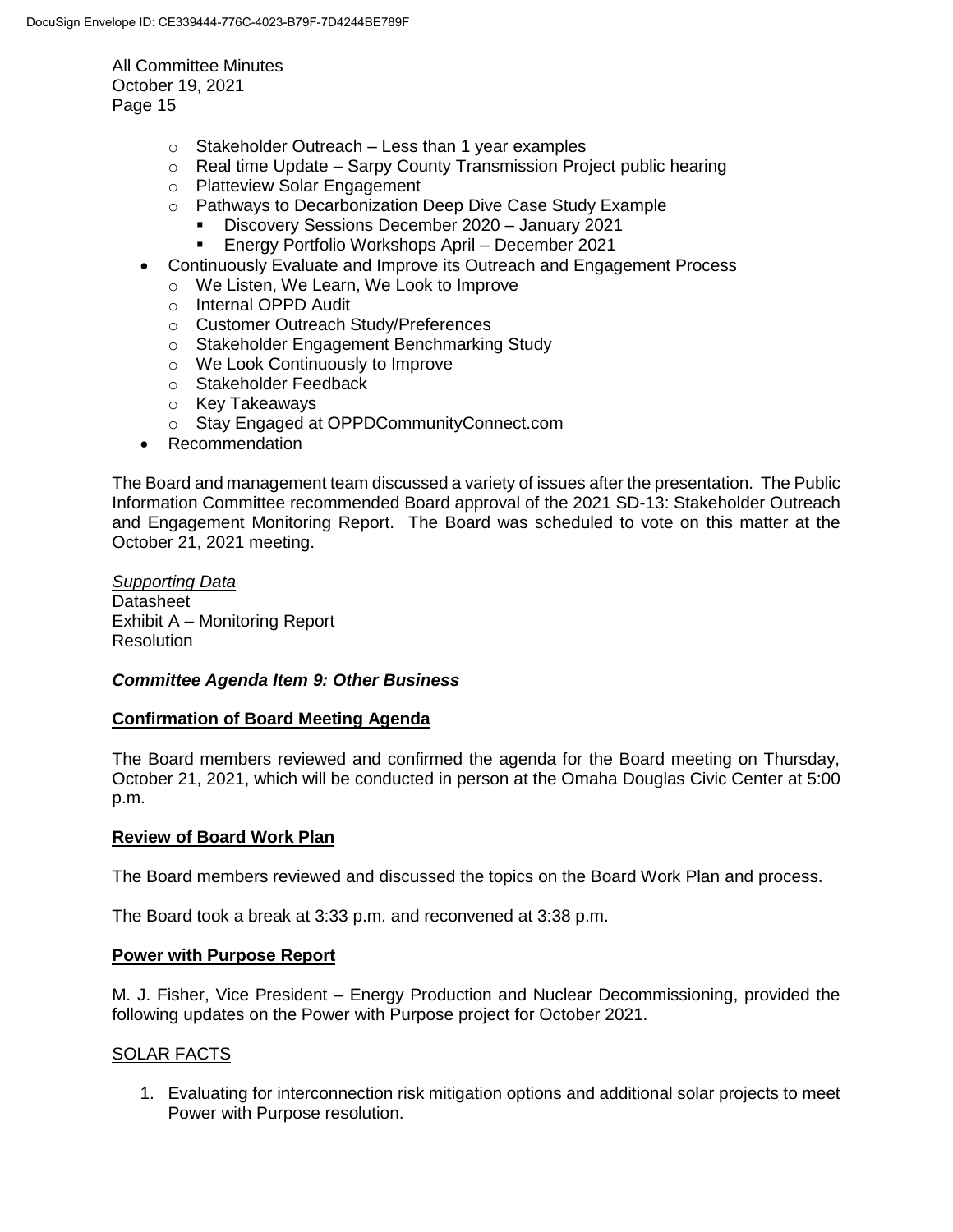#### FUEL SUPPLY FACTS

1. Natural gas supply infrastructure agreement has been executed with Northern Natural Gas (NNG) for the Turtle Creek Station. Natural gas supply infrastructure and gas supply agreements coordinated with a land lease are being finalized with Metropolitan Utilities District (MUD) for Standing Bear Lake Station.

#### NATURAL GAS FACTS

- 1. Zachry Industrial Inc. has been selected as the Engineer, Procure, and Construct (EPC) vendor for both the Turtle Creek and Standing Bear Lake Stations' generation facilities and substation infrastructure.
- 2. Preliminary grading continues at both Turtle Creek Station and Standing Bear Lake Station through the remainder of 2021. Associated technical assessments of both project sites continue in parallel with the grading.

# ENERGY DELIVERY FACTS

- 1. The Public Hearing for the Sarpy Southwest Transmission Project was held October 5, 2021. OPPD will continue communicating with landowners and answering questions, with easement negotiations beginning 30 days after the hearing.
- M. A. Walker, Manager Construction Management, presented the following information:
	- Natural Gas Generation Project and Fuel Supply Update
	- Standing Bear Lake Station Preliminary Grading
	- Turtle Creek Station Preliminary Grading
- C. M. Kennedy, Manager Alternative Energy Program, presented the following information:
	- Solar Strategy
	- Where We've Been
	- What We've Learned
		- $\circ$  National Challenges with Generation Interconnection (GI) to the Transmission System
		- o Impacts of the GI Backlog
	- Where We're Going
	- Power with Purpose Solar 2.0 Strategy
		- o Next Steps: Q4 2021
- D. D. Buelt, Director Engineering, presented the following information:
	- Sarpy Southwest Transmission Project Public Hearing
		- o Public Hearing on October 5, 2021
		- o Final Route Alignments

The Board and management team discussed various aspects of the Power with Purpose project throughout the presentation.

*Supporting Data* **Datasheet Presentation**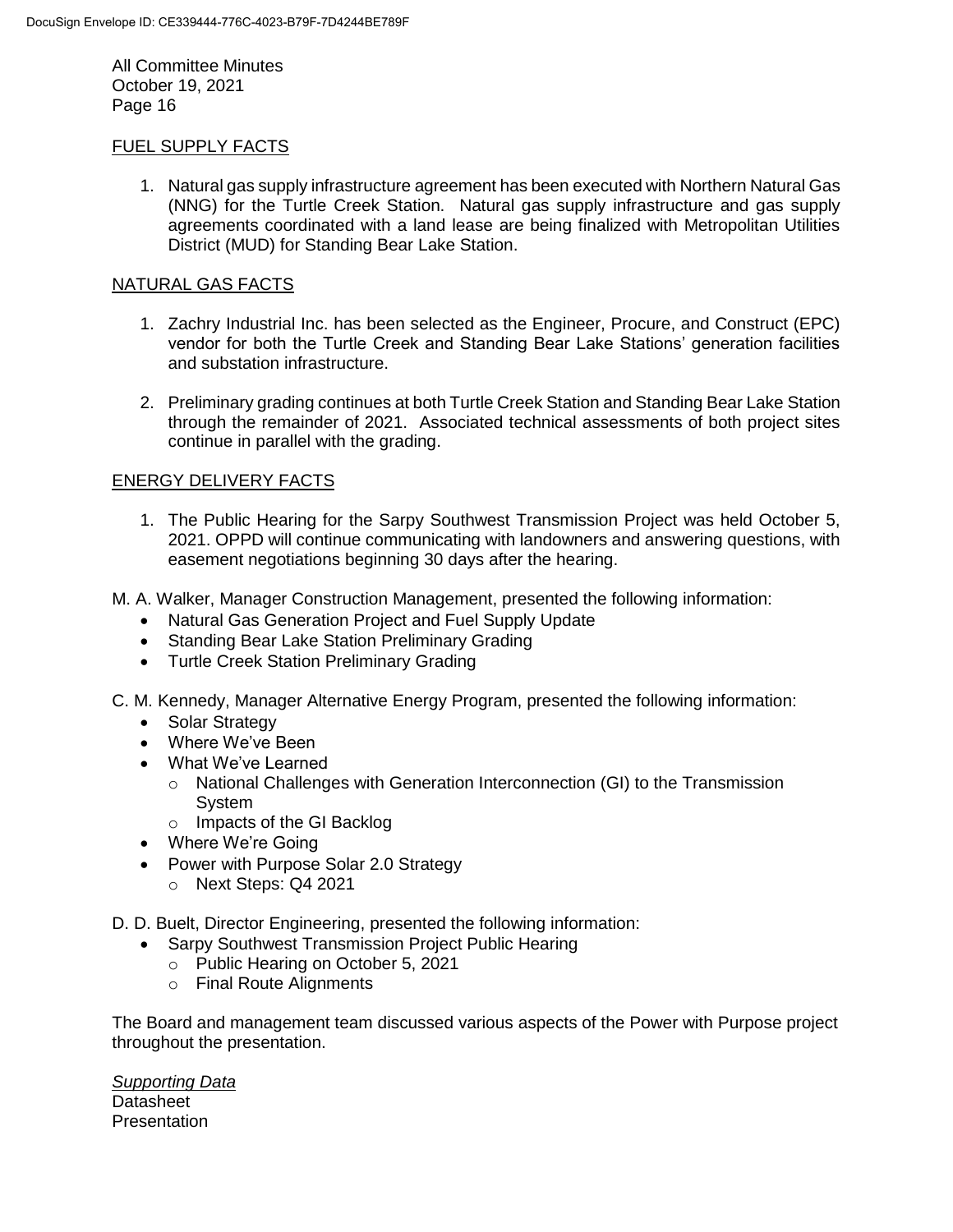# **Pathways to Decarbonization Strategic Initiative Update**

M. J. Fisher, Vice President – Energy Production and Nuclear Decommissioning, and executive sponsor of the Pathways to Decarbonization Strategic Initiative, introduced the project team, who provided the following update.

R. D. Stigge, Program Manager Decarbonization, presented the following:

- Agenda
- Leading the Way We Power the Future 5 Strategic Initiatives and Powering the Future to 2050 Initiative
- C. M. Kennedy, Manager Corporate Planning, presented the following:
	- Energy Portfolio Project Status
	- Current Activities
	- Upcoming Activities
- P. M. Fortney, Manager Product Management, presented the following:
	- Customer Project
	- Product Concept Analysis and Scoring
	- Phase I and II Research Scoring and Highlights
	- Energy Portfolio Linkage
	- Residential Study: Residential Concept Prioritization
	- Customer Workstream Next Steps
- J. M. Wagner, Community Relations Project Manager, presented the following:
	- Community Project
	- Community Decarbonization Approach and Objectives
	- Selected Climate Action Plans
	- Explore 66 Shared Decarbonization and Adaptation Strategies
	- Exploring Opportunity Areas
	- Community Workstream Next Steps

Mr. Stigge then presented the following:

- Internal Operations Project
- Required Scope 1 and Scope 2 Emissions
- Stakeholder Outreach
- Energy Portfolio Workshops
- Customer and Community Meetings
- OPPDCommunityConnect.com
- Program Milestone Timeline

The Board and management team discussed a variety of issues throughout the presentation.